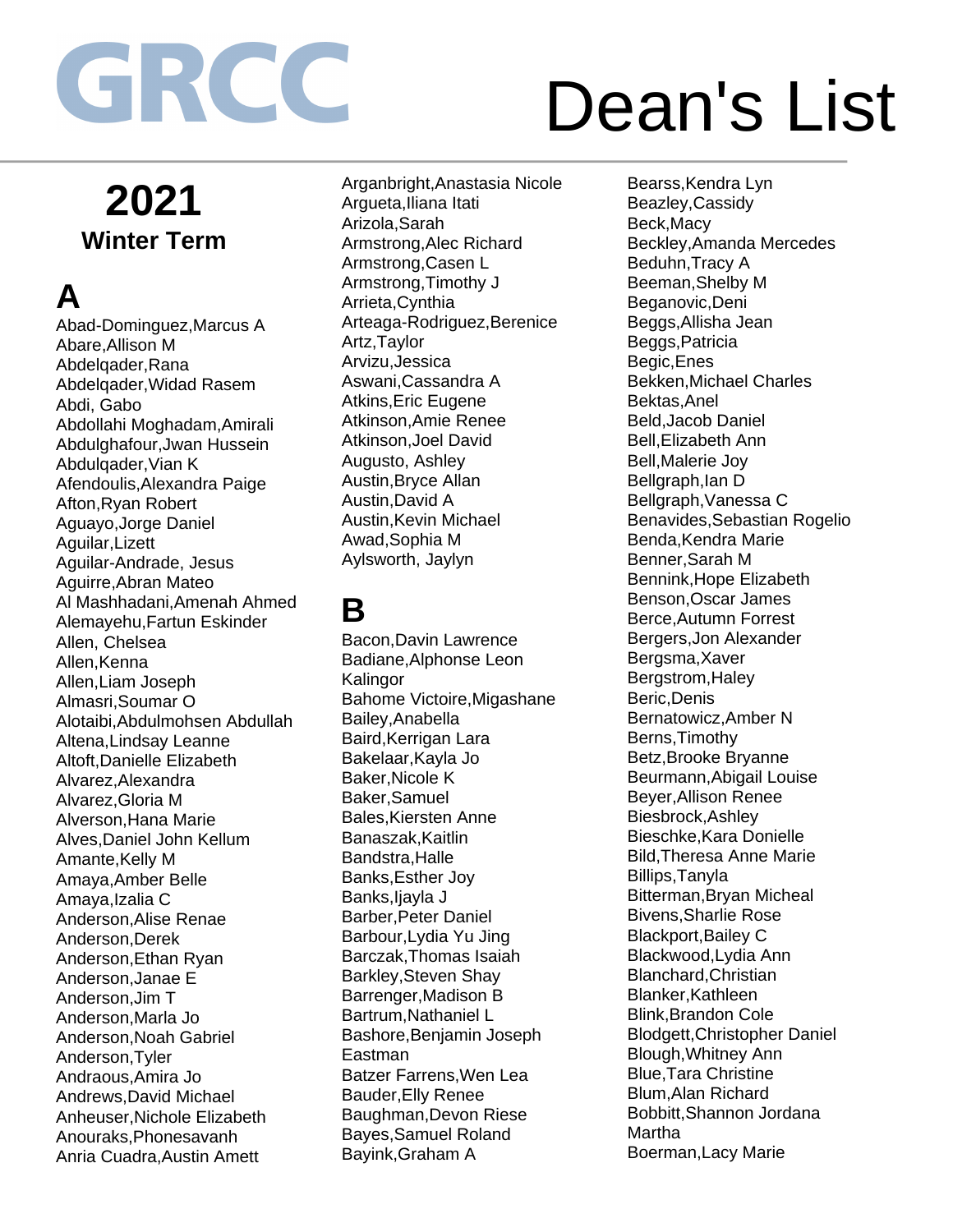## Dean's List

Boeskool,Brittany Ann Bohrer,Makala Bolhuis,Katie Jean Bonzelaar,Kevin Patrick Boomgaard,Madelynn S Boorsma,Margaret Sue Boosamra,Olivia R Booth,Griffin Borgman,Emma Grace Boss,Ethanh-Alan Thomas Phan Botello Bedolla, Hailie Bouma,Makayla Jennifer Bourdierd Monegro,Lauren Bowers,Kenzie D Bowers,Rachel Jean Bowman,Alycia Nicole Bowman,Robert Boyd,McKenzie Jean Brace,Caleb E Brachear,Kevin Bradley,Collin Scott Brandt,Ella Rose Breen,Justin Brennan,Hannah Aileen Brewer,Kaitlin Paige Bright,Kristin Marie Brinckman,Krystle Ranae Brittner, Danielle Brnada,Andrej Broad-Rodriguez,Theresa Joanne Broderick,Jenna Marie-Qiao Brooks,Bayard R Brooks,Cameron Michael Brophy,Cale J Brower,Chloe Lizabeth Brower,Madelyn A Brown,Dustin Brown,Elizabeth R Brown,Kaine Lee Brown,Martin Brown,Victoria Bryant,James J Bryant,Samantha A Buchweitz,Zach Bui,Nam Long Bui,Ngoc Cam Bultsma,Zachary Neal Burger,Onna K

Burgess-Brown,Teri Lynn Burmania,Matthew Alan Burnau,Emma Kate Burreson,Daniel Gerald Burt,Hayden J Bush,Tayg Northwood Butler,Talia Irene Lucinda Butler,Trent Elliott Byers,Caleb Hartley Bylski,Jared Bylsma,Charles David

#### **C**

Cacho,Flordelyn Calderon,Jose Callender,Reid Michael Camarena,Guadalupe **Montserrat** Cameron,Emma Campbell,Megan Kristine Campos,Norma L Cano,Edna Capasso,Nicholas Anton Cappon,Bruce Conrad Caramagno,Chloe Carew,Joscey L Carino,Jacqueline Carmean,Kailey Rose Carmona,Sandra J Carpenter,Kendra Jean Carson,Xaryia C Case,Aaron B Cashion,Lydia Elizabeth Casler,Christian Castro Leon,Janet Esmeralda Castro,Israel Caswell,Kaylee Rose Cavanagh,Luda Ceme-Prefontaine,Julia Socorra Cervantes,Gabriel Cerveniak,Coleman Chambers,Aubrie Anna Chambers,Brooklen Chandadai,Jessica Ranee Chapman,Amanda Marija Chau,Alexandra Chavez II,Roberto Chemjor,Victor Chen,Kevin Lai

Chesebro,Mercy N Cheves,Mallorie Christine Chitphaiboon,Kristi Chitwood,Jenna Macrae Christiansen,Caitlynn Jo Church,Nathaniel David Cielieska,Charles Joseph Cifuentes,Dayanari B Cifuentez,Magaly Clarey,Casie Jo Clark,Anna M Clark,Tracy M Clark,William Carson Clay,Joshua David Cleaver,Erin M Clink,Nathanial Donal Benjamin Cloud,Rachel Elise Coen,Kailey Jane Colin Carlos,Wendy Sugey Collins,Sydney Nicole Colunga,Torrin Compton,Alexander J Connolly,Brianna Keeley Cook,Grace I Cook,Kristen L Cope,Jordan M Coppock,Nathan Corbett,Kelsey Jean Corbett,Ryan J Cordova,Brandon Oswaldo Cortes,Newton Isarel Cortez,Mariella S Cottrell,Kyle Louis Couvreur,Joseph R Cowham,Kevin M Crabtree,Tyler Joesph Craig, Austin Crain,Alex Creasap,Kade Hunter Creasy,Steven M Crebassa,Kendall Elizabeth Creech,Benjamin William Charles Cribbs,Jack William Crinion,Nathan S Crittenden,Paul Michael Crofoot,Courtney Lynn Crowe,Jacob Clayton Culp,Grace A Cummings,Abigail Bethany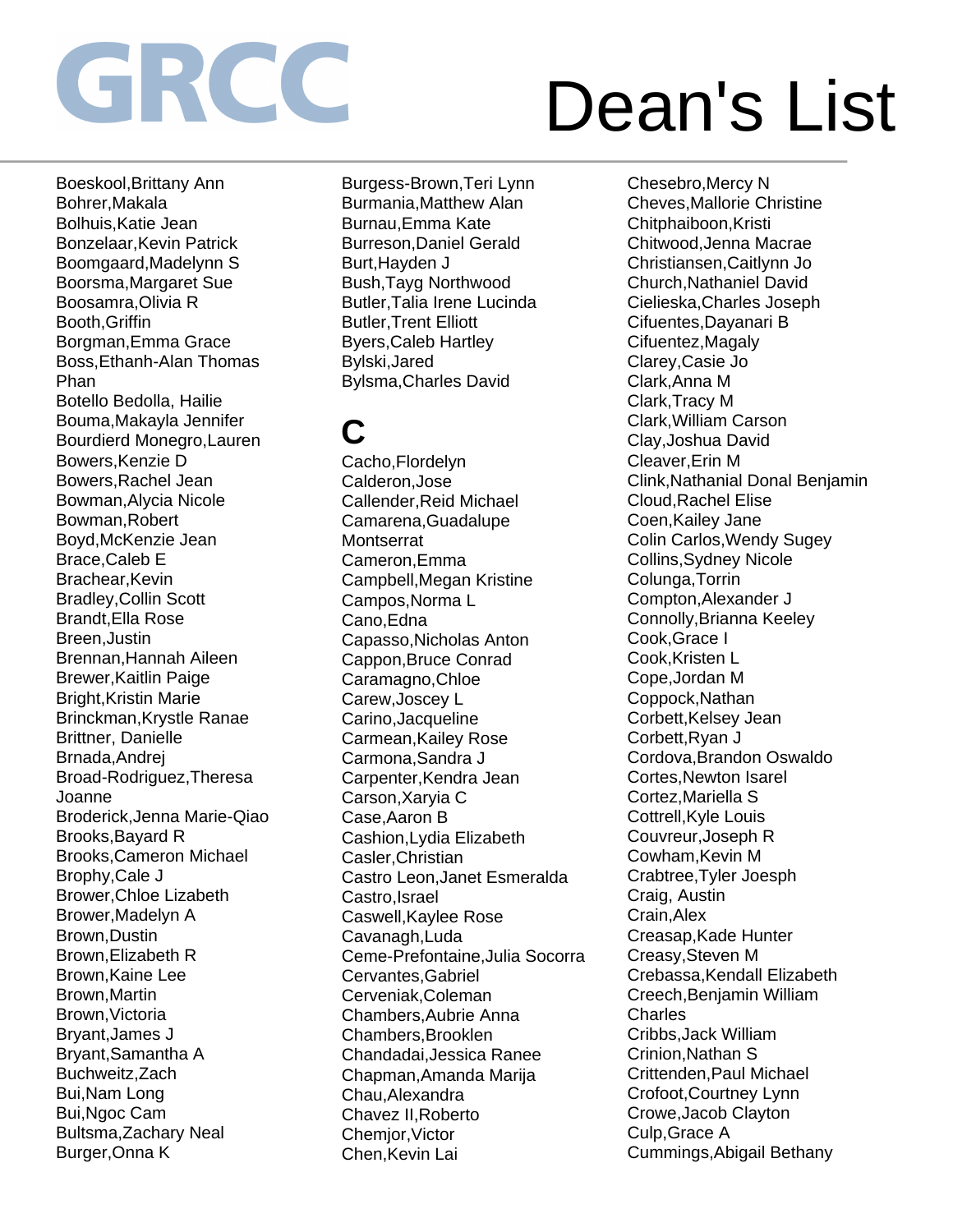## Dean's List

Cunningham,Luke Regan Curry, Deasia Curry, TeAsia Curtis-Madden,Shane Matthew Cypret,Jessie Lee

#### **D**

Dahir,Mohamed Abdirahman Dalessandro,Kristina M Dalman,Jason M Dalzell,Lyndsey Daniel,Amelia Patrycja Daniels,Joshua Steven Danigelis,Andrew Christian Dantuma,Claire Daugherty,Kyle Davis Jr,Monte R Davis,Amye J Davis,Joelle Marie Davis,Kassandra Gayle Davis,Mary E Davis,Megan C Davis,Rece Farley Davis,Sarah Davis,William Dawson,Phoebe Diane De La Cruz Verdura,Lissett De La Cruz,Angelina De Young,Sam C De Young,Seth D DeKam,Chloe M DeVries,Zachary Lee Dean,Doak M Deboer,Justin Michael Defouw,Zachary Michael Degraaf,Paige Faith Degraaf,Spencer Edward Dejong,Anna Katherine Dejonge,Hope Ann Dekker,Maggie Jess Dekkinga,Johnathan Scott Dekoekkoek,Shelby Rae Dekraker,Lacy Del Moral Cabanas,Layla Delanoy,Zachary Thomas Deleon,Chanda M Delic,Damir Dell,Brian J Dellinger,Alex

Delves,Emily Marie Demaet,Adriana Marie Denhartigh,Elise Denhartigh,Matthew E Denhof,Carley M Depue,Graham Derby,Megan Deuel,Dalton Devries,Jenee Marie Devries,William Henry Dewaard,Carson Reid Dewent,Gracie Dewitt,Gregory Hap Deyoung,Diana C Deyoung,Gabriel Paul Kelly Diaz Tavarez,Maittee M Dickinson,Travis Morgan Dickson,Gunther Adam Dicocco,Harrison M Diepstra,Elsa Rose Dim,Zam Muan Dimas-Sanchez,Luis Ding,Morris Dinkel,Jacob Matthew Dinkel,Sarah Anne Dishon,Shannon Dittmer,Lauren Marie Dixon,Caden J Dobson,Lucy Walker Dodds,Alex David Dodger,Orion Dokter,Lennelle Joy Dominguez,Elizabeth Doran,Amanda Kaye Dorma,Laighla Makenzie Downing,Kristopher Bryce Drake,Bailey A Dreyer,Brittany Droski,Devin Michael Drye,Ashley Leigh Duff,Elizabeth Dugum,Sanela Duimstra,Haley Noelle Duits,Adrienne A Duke,Amaiyah Raimee Duncan,Jami Lynn Duong,Sinath C Dupree,Nicholas D Duran Vargas,Emilia Durham,Brecken E

Durocher,Olivia Dutkiewicz,Morgan Ivory Dyer,Jacob Ellis Dyer,Kendahl Jane Dyer,Tanya M Dykema,Elizabeth Joy Dykema,Harley Summer Dykgraaf,Stephanie Lynn Dykstra,Michael J Dykstra,Tyler Dzafic,Alen Dzelatic,Alan Dzierbicki,Amber Nicole

#### **E**

Earl,Emma Lorelei Earl,Nathan Michael Earley,Elijah Ebel,Sean Carl Eckardt,Owen Bruce Eddy,Faye L Eden,Jonathan W Edmond,Darius Jason Elaraby,Yaseen Mohyielden Ellison,Joseph Ellison,Kristian Tyler Ells,Rachael Anne Emmert,Claire Aliceann Encarnacion,Kevin Engelsman,Caleb John England,Isabelle Anne Ericson,Emily K Esparza,Cindy V Esparza,Joey Espinoza,Kenia Michelle Espinoza,Maria Esqueda,Maria Dolores Esquivel Rodriguez,Andy Estrada,Joel V Ettinger,Abigail L Evans,Braden Everett,James Alex Evink,Mitchell David Evon,Marie Therese Exoo,Steven James

#### **F**

Falbe,Austin Daniel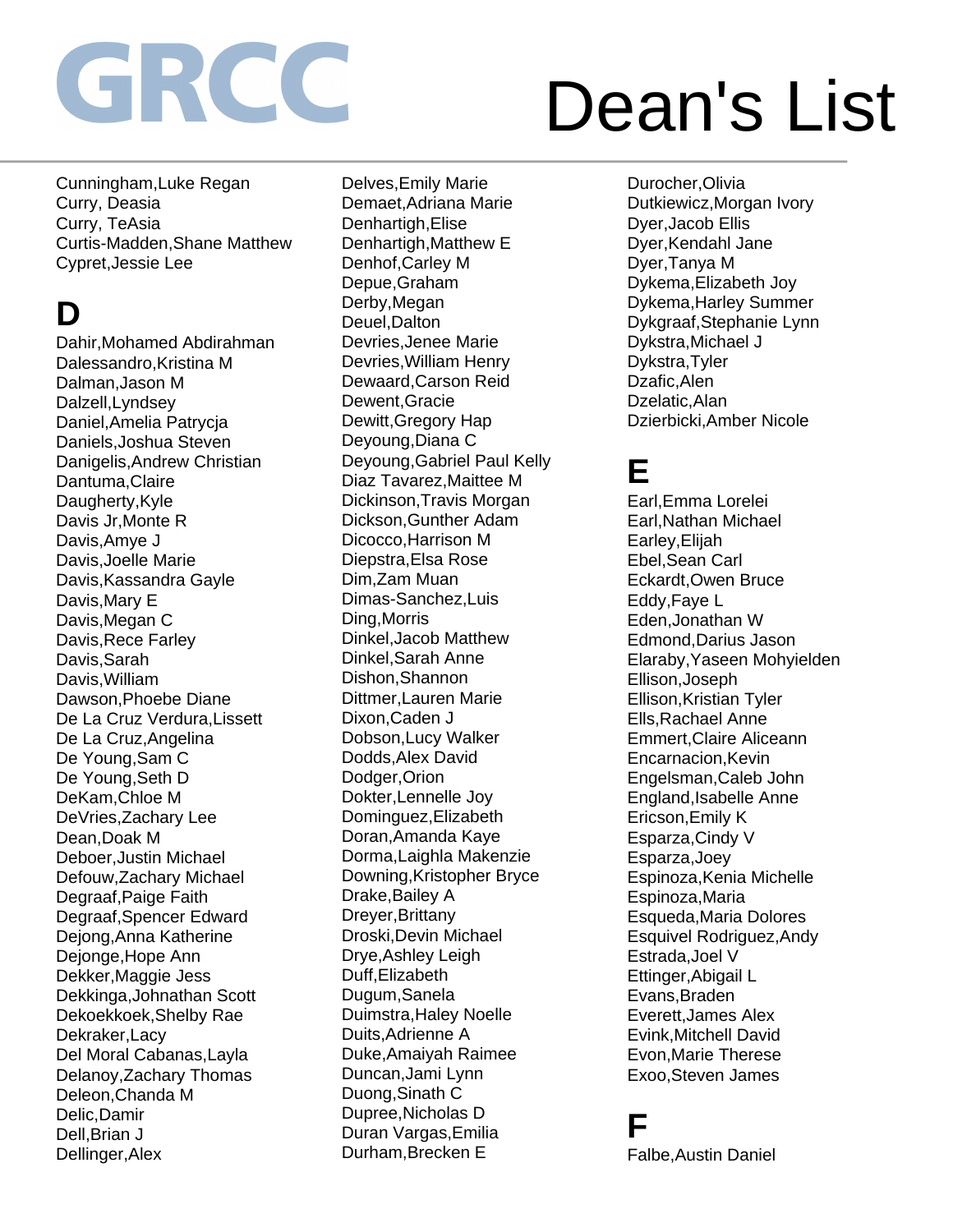## Dean's List

Falconer,Robert Anthony Fankhauser,Paul David Farmaha,Akshay Farris,Caleb Fassett,Lydia Renee Faulk,Cameron Lee Faulkner,Caleb Kenneth Featherstone,Nicholas Fedewa,Madison G Felty,Kayla Raen Fennell,Tyler Marc Ferguson,Norman Fernandez,Arely Finkler,Alexa T Finn,Jacquelyn Dianna Fiorenzo,Anastasia Fiorenzo,Joseph Gregory Fisk,Kaleb E Fitzgerald,Derek Flake,Jenna Elizabeth Fleming,Indinsha Ralyn Fleming,Katie Flemming,Katherine Fletcher,Gregory Allen Flickinger,Matthew Mark Mako Flynn,Blake James Flynn,Jade Marie Foland,Staci G Fonner,Viktorya Marie Foote,Liveah Adele Ford,Jade Marilynn Ford,Nolan Craig Forner,Joshua Dale Forzley,Connie J Foster-Suarez,Itza V Fournier,Nathan Fox,Elizabeth J Fox,Ember Fox,Thomas R Foy,Madalyn M Fraam,Ava L Franklin,Raquain Kyle Franklin,Taylor S Frasier,Cassandra A Frazier,Ethan Eli Frazier,Luke Francis Frei,Madelyn Mae Frei,Veronika R Freiburger,Joseph Bradley Fricke,Karissa M

Frisk,Alison Anne Fritz,Mackenzie Lynne Fry,Michael Kenneth Frye,Marjorie L Fuentes,Ethan Thomas Fuentes-Carrillo, Yarimar Fuhr,Stevie C Fuller,Jeremiah L Fyan,Samantha N

#### **G**

Gage,Cassie Loraine Galas,Olivia T Gallup,Rachel B Galvez,Isabella Grace Gamez,Alomar Garcia,Isiah Garcia,Sarita Ann Garcia,Tiara Anne Garcia-Muro,Brenda Garrard,William Auden Garrido,Marco A Gascoigne,Jean Gaudreau,Gregory J Gay,Vivian Leanne Gayle,Jacobus Edward-**Douglas** Geers,Matt G Geldermans,Jonathon Genao,Diana A Genslak,David Carl Gentry,Ellery Jo George,Brooklyn German,Connor Steven Gerrits,Hannah Marie Gessner,James T Geurink,Alyssa Leigh Giangrande,Anna Gies,Elysse Gilchrist,Claire Catherine Gill,Niyah N Gillard,Zaria Marie Gillman,Nicole Renee Gipson,Bridges Glazier,Alexa Rae-Nikkol Glenn,Shay Nathan Goeldel,Jacob Alex Golden,Natalie Renee Goldsmith,Zane Alexander

Golliver,Makayla Rose Gomez,Cynthia J Gooch,Victoria Renee Goodemoot,Kaleb Owen Gooder-Roark,Jimmy Ray Goosen,Hope Elizabeth Gordon,Mackenzie Gordon,Quiona Delanel Gorter,Nickolas John Goshorn,Emily Graeff,Allison S Graff,Adam R Graham,Anmarie Lisa Graham,Jack T Granfors,Makayla Jo Grant,Jack C Graves,Alexander Freeman Gray,Angelik Marie Gray,Margaret Andrea Grear,Donovan Cole Green,Leah Marie Green,Nisha L Green,Noa Elizabeth Greenlee,Ashlyn Grenell,George Levi Gridiron,Gil Jerome Griffin,Michael Gabriel Griffin-Salmi,Ruby S Grinnell,Taylor Ann Groen,Leigh A Groenveld, Josh Groothuis,Taylor Kristin Grossman,Karen D Gual,Gabriela Guelzo,Aaron Ashly Guerrero - Rial,Montana Reina-Lee Guerrero Perez,Anthony Guppy,Jasmine Elizabeth Gurung,Anjana Gustafson,Aliyah Guzman Roblero,Debora Anahi Guzman, Emily

#### **H**

Haan,Joshua William Haan,Zachary Daniel Haas,Averi J Haberman,Mitchell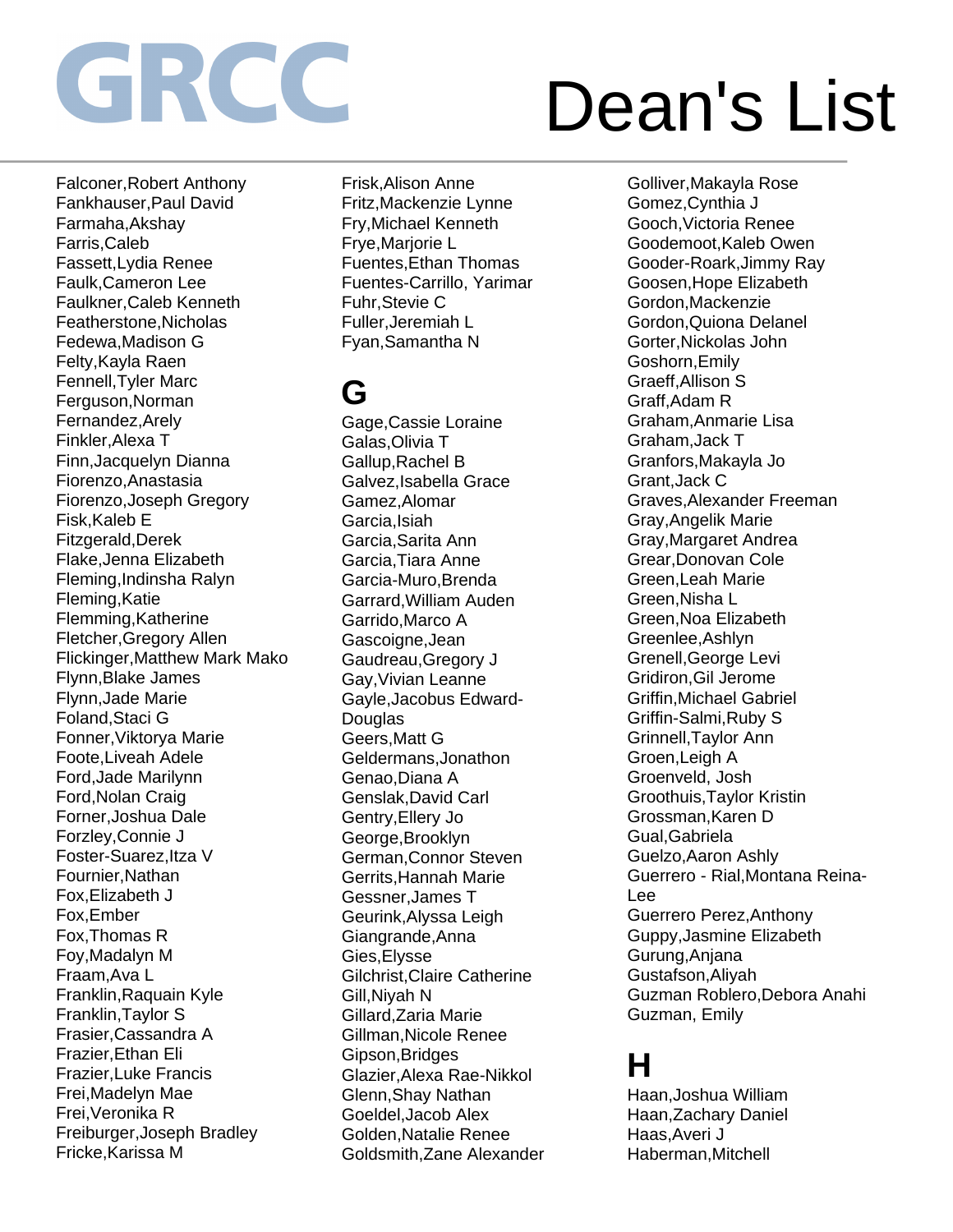## Dean's List

Hall,Amber Chamere Hall,Lauren Alexandra Hall,Lucianna E Hall,Tina Hall,Zoe Be Halland,Ryann Grace Halstead,Alexander Campbell Hamed,Saned Samer Hamilton,Grant Hamlet,Eli Michael Hammon,Nicole S Hammond,Marissa Nicole Hamzagic,Arnela Hankiewicz,Katherine Rose Hankis,Logan Jacob Hardy,Breydon M Hare,Rebecca Marie Harmon,Grace Noel Harms,Cole B Harms,Collin M Haroldson,Elizabeth Harper,Andrew Charles Harper,Logan Emerald Harrington,Megan Elizabeth Jean Harris,Jase Alexander Harris,Tiaona Michelle Harrison,Jenna A Hasapis,Caleb H Hasic,Amel Hassan,Ahmed Hassinger,Margaret J Haugen,Nicholas Anthony Hausserman,Tyler Thomas Haveman,Christopher J Hawkins-Day,Monet Hayes,Madison Ashlyn Hayes-Houtkooper,Leslie Hayford,Austin Joseph Hays,Caitlin M Haywood,Gage C Hebenstreit,Tylynn Hecht, Kara E Heffron,Kierian Patrick Heindel,Reily Heintz,Michael A Heintzelman,Katelynn Alene Helbig,Casey Helderop,Nichole June Helderop,Sierra Renae

Helmer,Alayna Suanne Helminski,Hope A Helton,Hannah R Hendel,Gabrielle Elizabeth Henderson,Zachary Frederick Hendrixson,Ben D Henning,Brittnay A Hernandez,Carlos Miguel Hernandez,Carlos Ruben Hernandez,Lauren Lace Hernandez,Mikayla Ann Hernandez,Nicolas J Hernandez-Cortez,Leonel Herndon,Mikayla Paige Herron,Lydia Grace Herzog,Alexis Hess,Mary Claire Hewett,Spenser Issac Heyboer,Sydney Rae Higgins,Grace Christin Highley,Gabriella Rose Hill,Tessa M Hines,McKenzie Jae Hoeks,Joseph Hybo Hoeksema,Annabelle Grace Hoekstra,Carly Jane Hoekstra,Jennifer Hoekwater,Grayden William Hoeve,Samantha Kay Hoezee,Keedan T Hofman,Erika Hofman,Megan Elizabeth Hoge,Dora N Holesinger,Annie Holler,Cody Lee Hollis,Shaylin Hollis Holmes,Lucas Ryan Holmes,Santanna L Homant,Gabrielle Louise Honeysette,Chloe Onalee Hoogewind,Elizabeth Anne Hoogterp,Samantha Marie Hoop,Allison Renee Hopping,Nadine Alicia Horling,Prade Morecin Hoseth,Molly Anne Host,Hillary Elizabeth Host,William S Howell,Keith Spencer Hubbard,Trey Michael

Hubbell,Nelson Prescott Huber,Nicole Ann Hudson,Sydney E Hughes,Ryan Timothy Huizinga,Jennifer Erin Hull,Gerrit Donald Hume,Carley L Hunter,Braelynn Rose Hunter,Mary A Huston,Rose Mary Huttenga,Madelynn Renee Hyde,Emily Jean Hypes,Steven Thomas

#### **I**

Inda,Bailey Barbara Rose Ireland,Ian Irwin,Judzia L Israde,Jacob Abinadi

#### **J**

Jackman,Arie James Jackson,Raquel May Jackson,Taylar Richelle Jacobs,Lucas Jacobs,Mallory Marie James,Trevin Matthew Jamesen,Luke Alan Janis,Lori Ann Jansky,Zuriel Vince Jelsema,Andrew Jordan Jennings, Jaylen Jennings, Beth A Jensen,Riley Yvonne Jesser,Alexis Lee Jigo,Ugoji Jimenez,Elizabeth Johnson,Andrea M Johnson,Annah Taylor Johnson,Brensyn Taylor Johnson,Daniel Barend Johnson,Karlie Shea Johnson,Kristen Marie Johnson,Natalee Ann Johnson,Rodney Craig Johnson,Sonja Marie Joldersma,John P Jones,Shaniah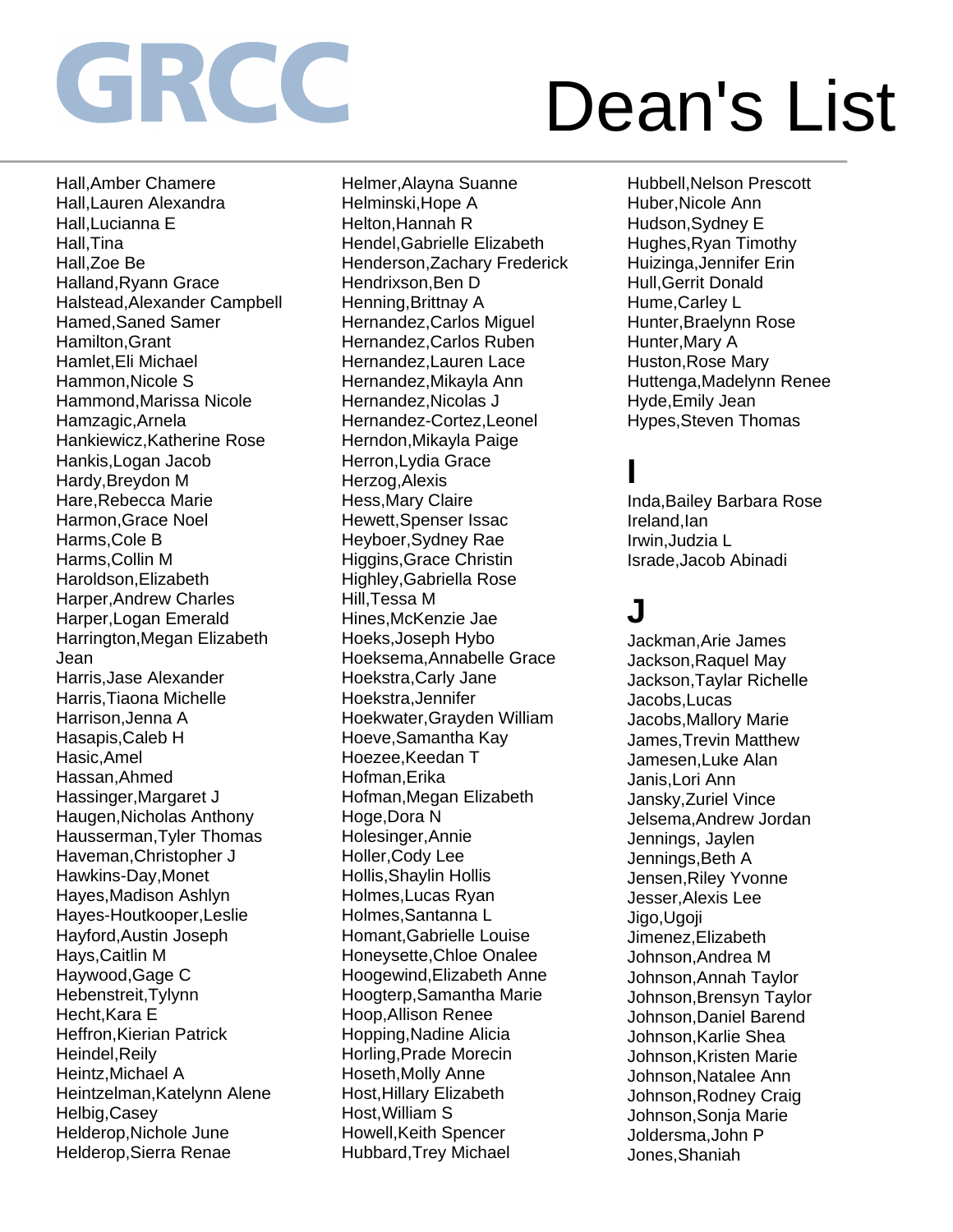## Dean's List

Jonker,Ambry G Juarez,Jessica Junker,Kayla Marie

### **K**

Kahler,Leah Kalnins,Kendra Emily Kammer,Jennifer Ann Kampf,Lily Adams Kamstra,Karah Anna Kane,Alison Kane,Rylan Thomas Kanoza,Jacob G Karaduz,Amina Karegeya,Ignace Karel,David N Karsten,Marie-Noel Nancy Karsten,Tim Kasparek,Andrew Nicholas Kaur,Prabh Pal Kayner,Anna R Kazmierski,Logan William Keck,McKenna E Keefer,Tanner Clark Kehoe,Jack Austin Keilitz,Connor Alexander Keinath,Shila Marie Keith,Anne Marilyn Kerridge,Kya Ketner,Britney Lynn Kies,Chris Kilgore,Jimmie Doyle Kiliszewski,Hayley Kim,Seonghyeon Kim,Sophiarry Kimmel,Dillon J Kindt, Kris G Kirk,Juliann Kirkbride,Katelynn Cassidy Kirkland,Ethan R Kittredge,William James Klaasen,Kamden L Klap,Daniel James Klaver,Paige M Kleefisch,Madison Lynn Klein,Brandon James Kleyn,Braden Douglas Klinker,Morgan Leigh Klooster,Zachary John

Kloosterman,Hannah Elizabeth Knauf,Wyatt Gregory Knox,Amani Koche,Priya Pradhneshkumar Kokalari,Iris Kononova-Billings,Katerina B Konwerski,Whitney Rose Koomen,Myra Joy Kopsky,Jordan Christine Kortenhoven,Gideon Jeremiah Koster,Kyle Jacob Kovach,Arianna Ann Kovach,Seira Michelle Kragt,Hannah Joy Xue Kral,Jeffrey Donald Kramer,Collin G Kramer,Lucas A Kreitsch,Jonathan A Kremer, Adam Kremer,Zachary John Kressler,Carley Elizabeth Krieger,Ethan C Kroll,Kari R Kruer,Benjamin W Kruger,Zari Lynn Krupiczewicz,Jacob James Krzykwa,Erin Elizabeth Krzykwa,Lisa E Kuperus,Clay

#### **L**

Lachmann,Jared Richard Laffert Jr,William R Laidlaw,Jacob John Lamay,Ciarra Jade Lamberty III,Jaime Landin,Valencia Lane,Bradley Lannen,Connor Lantinga,Gabriela Rosa Lantzer,Madalyn D Laplow,Lindsay Maree Lapp,Hannah Jaye Frances Lara,Tiani M Larsen,Aiden Eric Larson,Emily Olympia Lathrop,Joshua M Laughlin,Alexia M Launius,Kallie Elizabeth

Lawrence,Emily Le,Cuong Quoc Le,Khai Van Le,My Tien T Lee,Blake Michael Lee,Joshua C.E. Leggett,Nikolina Eleni Lehan,Marisa J Lehnert,Nathan Frederick Lent,Dayton Lyla Lequia,Melanie Kristine Lettecci,Anthony Lewis,Alia M Lewis,Brandon M. Lewis,Carrie Jane Lewis,Jahdai Deborah Lewis,Kaili Rose Lewis,Madeliene Lewis,Mathew Stephen Lewis,Skylar Nichole Light,Alexander Olson Likely,Jeaneen Lindholm,Carter Riley Linington,Sara Link,Deborah Lobillo,Giselle Lockhart,Nolan Gregory Loew,Mikayla R Loftis,Damon Troy Logay,Cassidy Fawn Lomonaco,Madelyn Mary Lone,Maran Awn Long,Michelle L Loper,David P Lopez Arrazola,Leslie Lopez,Blanca Isabel Lopez,Eilena Anne Lopez,Miguel Angel Lopez-Schulze,Kevin Alexander Loredo-Duran,Christian Losey,Devyn R Loshinskie,Jon Love,Christopher Love,Jilayne Ione Lovely,Keisha Lils Lowrie,Megan E Loyo-Perez,Kelly B Lubben,Morgan Grace Lucchesi-Calati,Mandi M Lucksted,Alec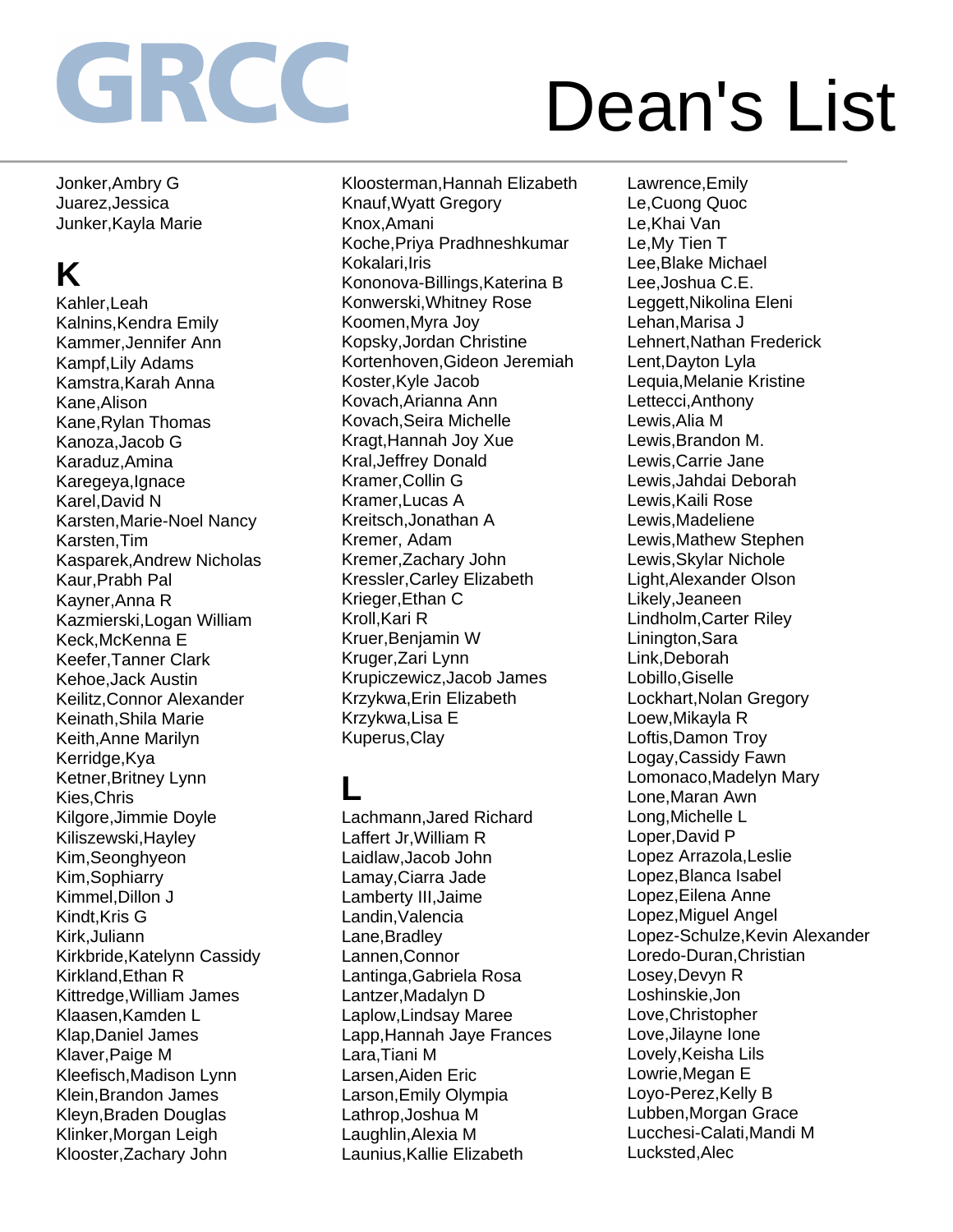## Dean's List

Lumbert,Amanda Leigh Lundquist,Christina A Lyder,Luna Jahmekya Rose Lynch,Sophia Elizabeth Rivera Lyons,Madison Carley Lytle,Jordan Nicole

### **M**

Ma,Nguyen Trong Nghia Maat,Tyler B MacCallum,Rachel L Macmillan,Brent Michael Madza,Faeren Hakeem Magnanti,Carrie Sue Mahadevan,Dayani Maher,Elizabeth Main,Tori L Makepeace,Sabian Micheal Maksymowski,Aleaha Marie Maldonado-Pena,Camila Mallay,Eva M Mallindine,Addison Jade Mand.Harleen Mangan,Leah M Mangrum,Troy L Mann,Kayla Sue Manni,Andrew Paul Marble, Jeremy Maric,Maid Marlow,Nolan Bryce Marquez, Nick C Marroquin- Ayala,Brisa Marschall,Shawn Martin,Alyssa J Martin,Kaitlyn Martin,Kate Martinez Veloso, Mideilys Martinez,Jovany Martinez,Leydi M Martinez,Nancy Alexandra Martinez-Lopez,Melanie A Martinie,Zachary Steven Marvel,Bryce W Marx,Jacob D Massop,Onaleah Marie Masucci,Anthony Edward Maurer,Tommy Maurice,Joshua James Maxwell,Taylor J

Maya,Alan J Maynard,Allison Nycole Mayo,Jacob Mayweather,Tiece T Mazariegos-Osorio,Odalis Johana Mazariegos-Osorio,Odalis Patricia Mbirintengerenji,Chikope McCarthy,Devin Hutchings McCartney,Madison Elysse McClain,Andre L McClain-Honorable,Kameryn Lydell McClellan,Brenna Lyn McConnell,Austin Ryan McCulligh,Emma Grace McCullough,Steven James McCutcheon,Amber N McDermont,Natalie Ruth McGuire,Brennon Matthew McIntosh,Connor James McJilton,Tanir Joseph McKinney,Taylor McMahon,Tiffany Erin McMullen,Orion McNeilly,Ethan David McNulty,Caitlin Patricia McPherron,Kyle Louis McQueen,Christian Tyler McRee,Gabrielle Marie Mead Jr.,Timothy J Mead,Lilianne Marie Meade,Jakob Alexander Meadows,Megan Marie Mecum,Amanda Nicole Medendorp,H. Randy Medina,Mayra Medkour,Azwaw Ashton Meduna,Adrian L Meduna,Madeleigh Noelle Meehan,Emmarie Meekhof,Elizabeth Jo Meekhof,Nolan John Mefleh,Mahmoud Ahmad Mefleh,Mohammad Meier,Sophia R Meinke,Gavin M Mena,Nicole Cristina Mendoza,Daniel Omar

Mendoza,Eleazar Menzel,Cameron L Merkins,Hunter Mesery,Bethany Sue Metcalf,Tyler Steven Metcalfe,Kyle Saunders Metzger,Skyler B Meyer,Ellie K Meyer,Jessica Faith Meyer,Nathaniel James Meyerholtz,Abigayle L Meyers,Megan Meyers,Michael Jakob Meza,Angel Michael,Kayla L Mielock,John Philip Mikesell,Macey L Millbrooks,Layla Simone Miller,Allison Danyl Miller,Brianna Nicole Miller,Jaclyn Marie Miller,Jayden O Miller,Kimberly Miller,Loren L Miller,Matthew Steven Miller,Mya Faith Miller,Rebecca Lynn Miller,Tasha Miller,Tatyana Unique Miller,Thomas Michael Miller,Tori Ann Miller,Twila M Millet,Jeremy Wayne Mitchell,Brooklyn M Mitchell,Natalie Mitchell,Shannon R Moelker,Aliesa Beth Moes,Karen Mohamed,Faiza A Mohamed,Gada Ibrahim Mohrbach,Jesse James Mohsen,Husn Mojica-Acosta,David Molewyk,Christina Jean Montalvo,Jozzelynn Marie Montsma,Kurtis Moomey,Sarah E Moore,Michael W Moralez,Ylyanna Moreen,Kayla Jeanne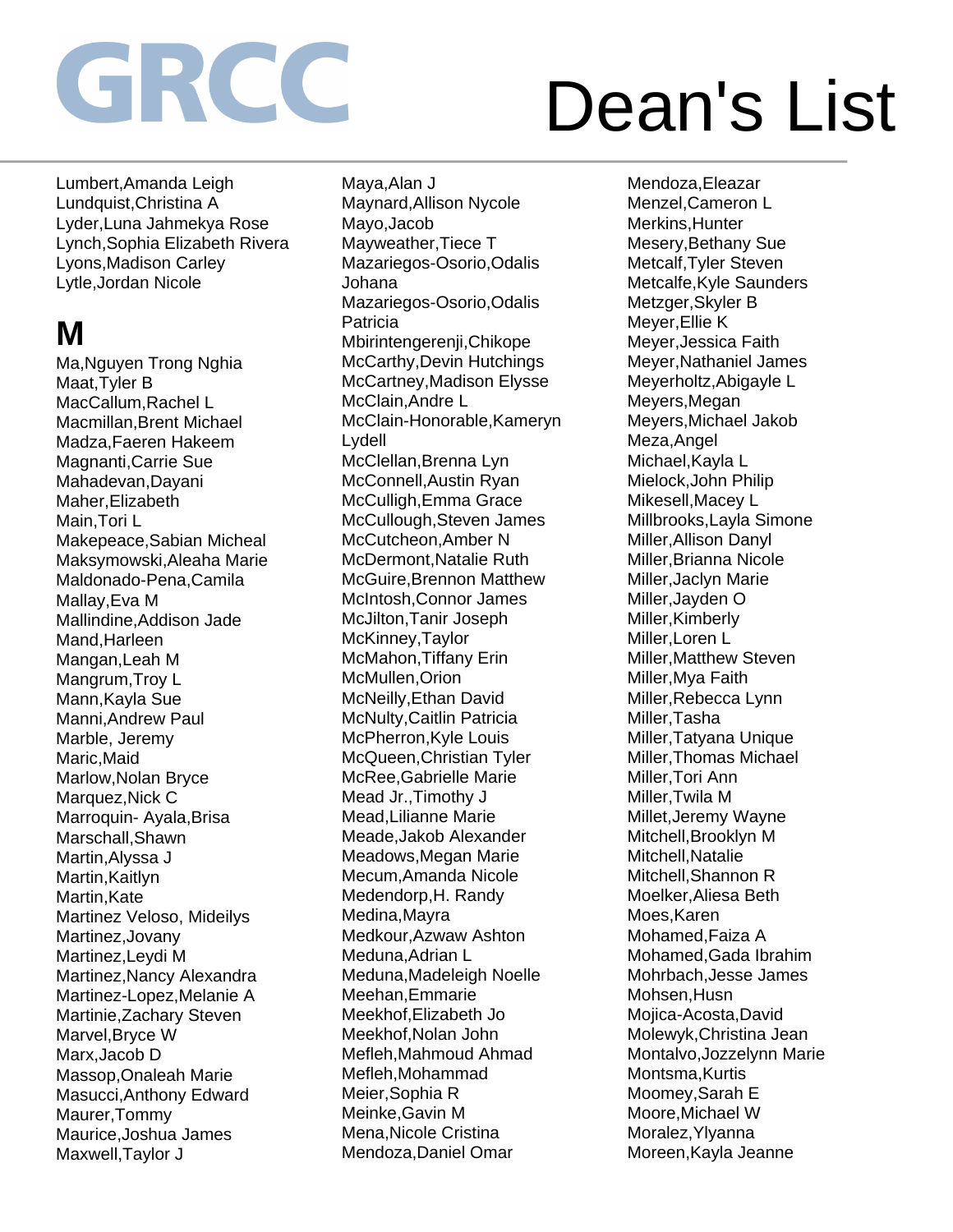## Dean's List

Morgan,Asia Luanne Morgan,Taylor M Morin,Meaghan Marie Morris,Joseph M Morris,Ryan James Morrow, Rachel June Moseler,Zoe Moske,Sydney Alexis Motyka,Pamela Sue Mowery,Sherman Rostan Mpawenimana,Ananias Mueller,Ethan Paul Mullins,Dennis Mulvey,Tyler Steven Mundy,Mallory Jo Maye Munezero,Augustin Mahirwe Muniz,Ryan Michael Munoz,Arianny Michelle Munoz,Jessica Muratovic,Erin Murillo-Rodriguez,Jennifer Murphree,Fallon Shea Murphy,Matthew Robert Murra,Grace Elizabeth Muzirankoni,Marie Ange Myckowiak,Kaitlyn Irene Myers,Chris T

### **N**

Nadeau,Adam J Nantume,Norah Gloria Nausadis,Liza Grey Navarro,Denise Ndizeye,Espoir Ndjouhou Ndjo,Grace Gidalvie Nederveld,Ryan J Neibarger,Blake Delbert Neiderheide,Elizabeth L Neiderheide,Emily J Nelson,Laura Nemitz,Angie E Neuman,Alyssa Lynn Nevins,Josie Nicole Newhouse,Anna Elisabeth Newhouse,Leah Christine Newton,Melanie R Ngo,Thu Nguyen,Cat Cat Trieu Nguyen,Duy Danh

Nguyen,Hoang Y Nhi Nguyen,Huong Nguyen,Jennifer Nguyen,Kathy Thu Nguyen,Tran Nick,Lauren Nietupski,Benjamin Martin Nink,Patrick Nkwopara,Chidinma Joy Noel,Jessica Lynn Nordmark,Logen J Novak,Matthew John Nunez,Bryan Nutkins,Alexander Julian Nutkins,Ethan Spencer Nyamoga,Bellah Nyhof,Dylan Miguel Nzeyimana,Seth

### **O**

O'Brien,Sean O'Hair,Ashlyn Paige Obetts,Dustin Ohlman,Jacob Ohlman Olejniczak,Madison Marie Olszewski,Jennell Jean Omana - Hernandez,Yovanka Onak,Heather Catherine Oneill,Devin Oom,Faith Ann Opalek,Tyler Orellana,Jessica Michelle Orozco-Zavala,Melanie G Orr,John-Eliot Edgar Orsillo,Matthew Richard Ortiz,Stephanie Osgood,Eben Osgood,Mara Jade Oshinski,Makenna Marie Ostrander,Anne M Otter,Ryan John Oudemolen,Joseph Christopher Overheul,Brett A Overton-Weir,Sky T Overway,Mary A Owens,Nayah

**P**

Paige,Sondra Cher Pargiello,Matthew D Park,Jong Parmer,Cameron David Parsons,Emma C Partain,Destinee Rose Patin,Lucas Gary Patrick,William Paul,Summer Leigh Pavano,Alissa Ann Peake,Nicole Marie Pearson,Scotty D Pedro,Avelina M Peebles,Lydia Ann Peiffer,Darryle Lee Pena Gomez,Alex Oniel Pendergrass,Kyla Rose Perberg,Wesli Perez,Cameron Perez,Courtney Jai Perez,Smailin Josefina Perez,Talia Savina Periard,Andrew Richard Perry,Allison Su Persenaire,Vanessa Christine Peskin,Madison R Peterman,Kayla K Peters,Chloe Jean Peterson,Lauren Kathryn Petrangeli,Annmarie Pfost,Cody Lee Phelps,James Dylan Phillips, Spencer Picknally,Nadia Hope Plascencia,Manuel Alejandro Pleimling,Alysia Marie Plender,Damion Jonn Plesuk,Aleah Polinder,Marissa Grace Poling,Kylie Rae Poling,Sarah A Polkowski,Elizabeth Ann Pomykala,Logan Elliot Pook,Benjamin Edward Pope,Katharine Michael Popovic,Stevan Porrey,Evan D Posthumus,James Dale Postma,Megan Joy Potter,Matthew Joel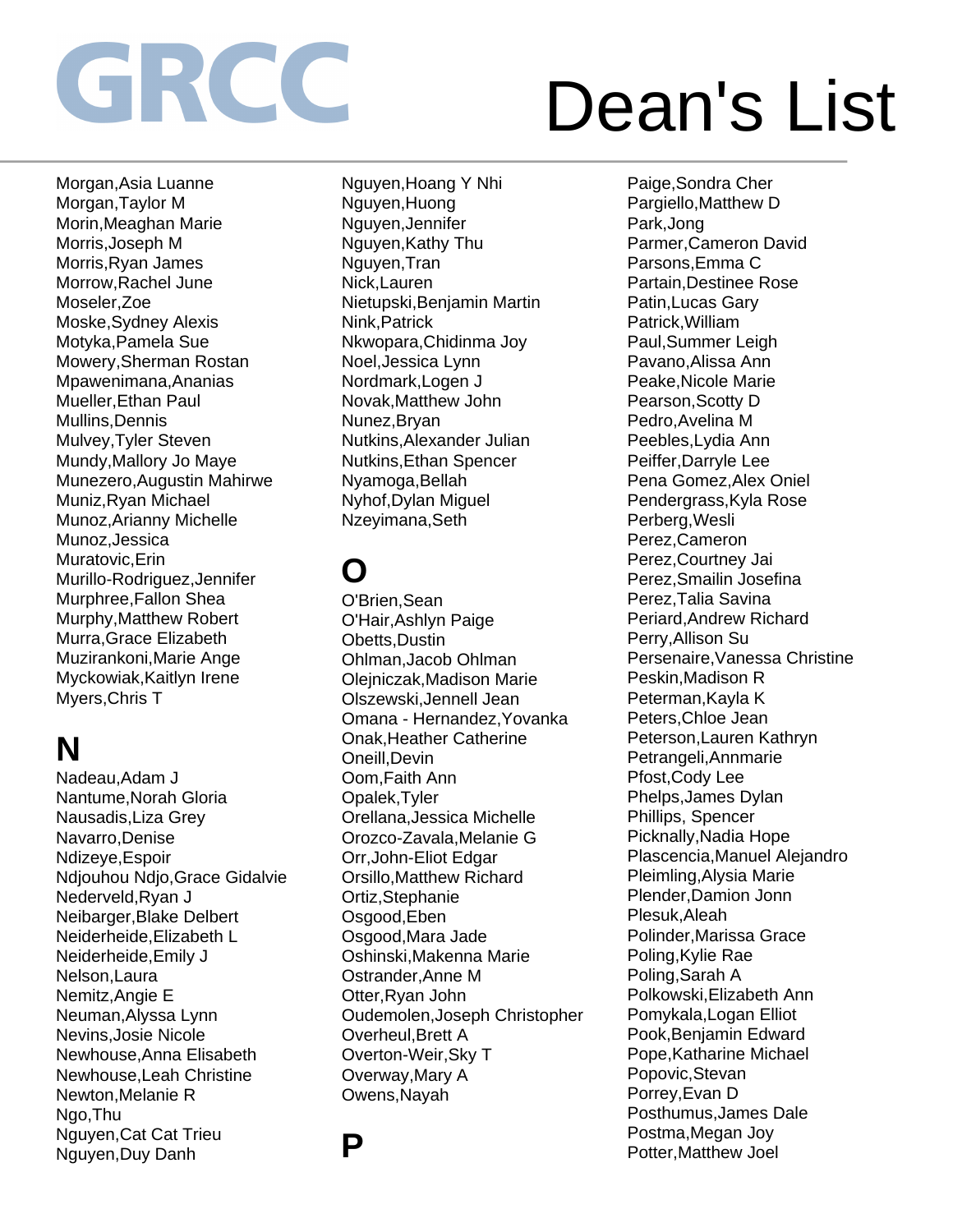## Dean's List

Potter,Nathanial Robert Powell,James A Powell,Michael Gerard Powers,Aaron Hunter Powers,Elizabeth Ann Pranger,Caitlyn K Pranskaitis,Hailey C Prater,Carrie Lynn Pratt,Taylor Anne Prieur,Ashleigh Deborah Primeau,Marcel Prince,Erica Lyn Pringle,Ericka Janae Prosch-Jensen,Kelsey Puehler,Ashley S Puente-Solorio,Gabriela Pugh,Colton Richmond Pursley,Harr Zeus Pyle,Jaizah Gabrielle Pyscher,Jayne A

### **Q**

Quinn,Thomas Quinones,Jazmin Quintino,Joanna

### **R**

Ralph,Evan Alden Ramirez,Cecilia Monserrat Ramirez,Yailin Ramont,Makinna M Ramos Gonzalez,Jacqueline Ramos,Ricardo Ramsay,Emily Grace Ramsey,Jhada Nichole Randall,Cole Douglas Randall,Jordan Ranger,Mackenzie R Ranger,Madelyn J Ranger-Raimundi,Chloe A Rapson,Rachel Beverly Rapson,Rebekah Lynn Rasch-Premo,Addison Lou Rasmussen,Kameron Joseph Ravencraft,Lauren Christine Raymond,Anthony Dale Razmus,Breydon Allen Razmus,Ethan A

Reckner,Jason W Redman,Autumn Ashley Reed,James Owen Reed,Robert Dane Reep,Zachary K Regan,Abigail K Regan,Joseph Reh,Boe Reinke,Corinne Rose Baehre Reinke,Sydney Reinsma,Lee Michael Remer,Evan Daniel Resendiz,Kevin Michael Rexford,Gabriel Michael Rexford,Olivia Harriet Reyers,Kourtney Lynn Reyers,Morgan L Reyes,Aleigha Jade Reynolds,Hannah Allison Rhoads,Maureen Ann-Kelly Rice,Jared Lee Richardson,David Michael Richmond,Ryan Matthew Rickard,Cambry Ridvanoglu,Nazli Ecem Rinal,Dylan Wesley Ritsema,Grace Michelle Rivas,Tyla Rayn Robert,Joseph Gregory Roberts,Jessica Maureen Robinson,Christina Marie Robinson,Daniel Robinson,Darien Robinson,Iesha Robinson,Jerome Omarlie Robirds,Rebecca S Robotham,Carlynn Kerry Roby,April Markendrea Rodriguez,Jhovany Rodriguez,Mariah Raechele Rodriguez-Maya, Gloria Roelofs,Brennen Patrick Rogers,James Levi Rogowski,Michael Robert Roi,Divna Genevieve Rojas,Hugo Rafael Rojas,Luis Roland,Victoria Romancky,Lydia S Romero-Herrera,Esteban

Romo,Julia Marcia Rose,Madison Ashley Rosenow,Brittany L Rosin,Michael David Roskamp,Annalise Christine Rosser,Nicko's C Royston,Daniel J Rozegnal,Steven Paul Rozell,Jamie E Rozeveld,Laura A Rozzano,Dia Marie Ruby,Mayzie B Rufino Perez,Esperanza Ruiz,Brianna Ruiz,Elvira Ruiz,Grace Christine Runkel,Annalise T Ruskowski,Peter Joseph Russell,Haley Kathryn Russell,Jessica Russell,Logan Jake Russo,Brooke Jeanette

### **S**

Sabo,Jencen Dominique Saechao,Kathleen Myer Sagum,Jacob Canda Saki,Jannat Saldivar,Alexia Yzabel Salerno,Valerie Marie Sall,Gideon Marinus Sallie,Latisa M Salters,Lytessa C Salvatierra,Linda Sampson,Emily Sarah San,Sa Sanchez,Mariah Sanders,Mashauna Beth Sanders,Taylor May Sanderson,Bryce William Santos-Cifuentes,Edwyn Thomas Sarwari, Jawad Saunders,Kristina Savage,Nykkia Lee Schaap,Justin Robert Schaefer,Kyler Thomas Schafer,Cassandra Jean Schalk,Abbie J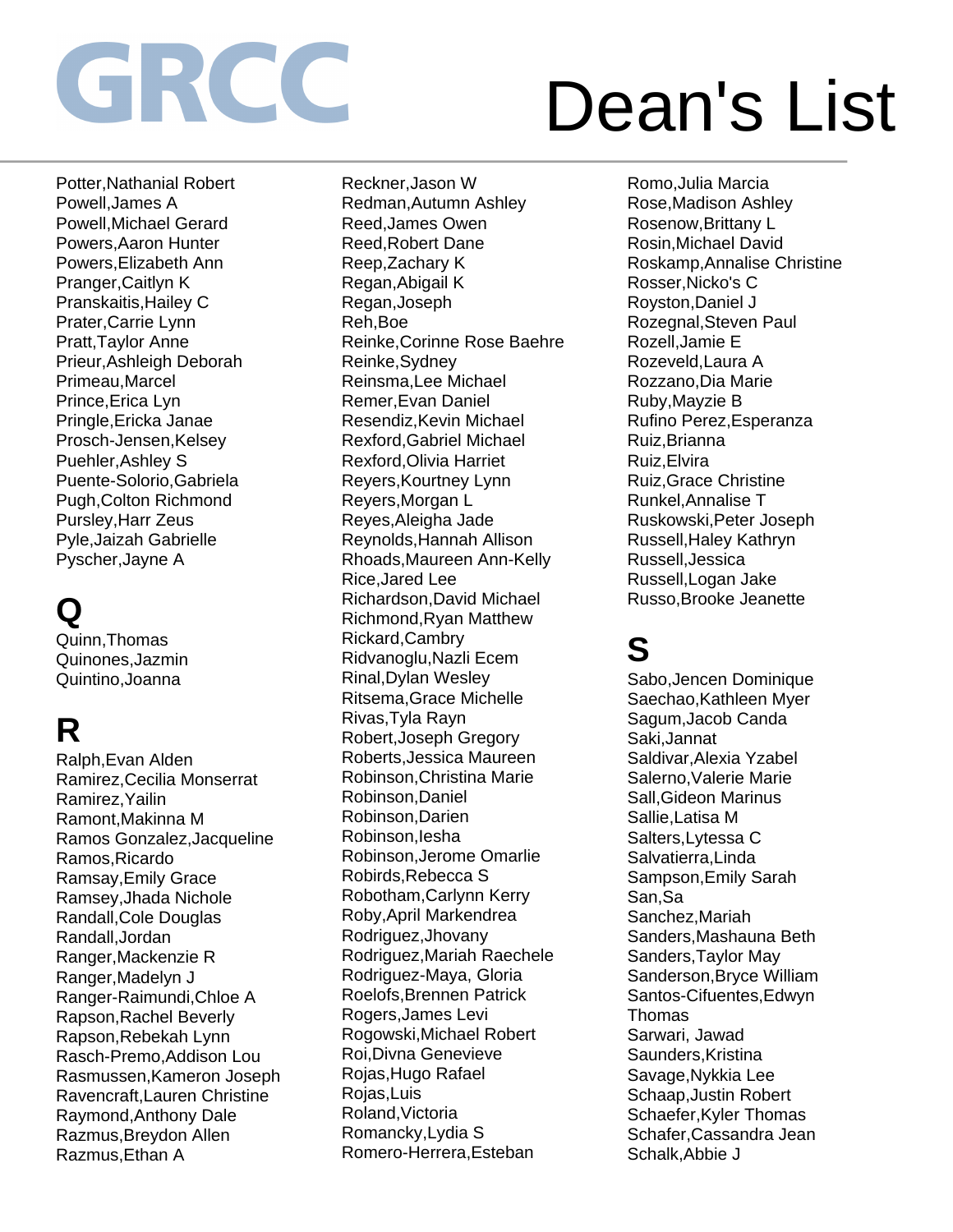## Dean's List

Schaner,Nathan Schasser,Christopher John Schebil,Stephanie Rae Scheid,Nicole Susan Scheidel,Josie C Scheltema,Brianna Elizabeth Schemper,Allison Rose Schmid,Colton C Schmidt,Hannah O Schmitt,Kaitlyn Cierra Schneider,Dane G Schneider,Elizabeth Grace Schoenborn,Gabriel Stephen Scholten,Amanda L Schonauer,Kasey Elizabeth Schott,Brianna Grace Schott-Williams,Madeline Mae Schrotenboer,Katie Jo Schultz,Christopher John Schulz,Lauren Marie Schuring,Haylee Marie Schut,Chyna Brooke Schutt,Robin Lorraine Schutte,Dacian Schutter,Bradley J Schutter,Jeremiah Patrick Schwaiger,Colton John Schwartz,Emily N Schwartz,Hannah Louise Scott,Michael Seadorf,Jacob Sebastian,Megan Seeber,Emma Arlynne Sefer,Amel Segura-Melendez,Kimberly Melissa Sepulveda,Ernestina Lynn Serne,Caitlyn Kay Sero,Emina Shafer,Nicholas John Shaffer,Dustin Shah,Sharon E Shahab,Hevji Shanahan,Kathleen S Shannon,Liam C Shantz,Ashlea Marie Sharkey,Karlee Shassberger,Taylor A Shatawi,Yasmeen Shattuck,Kaci V

Shaw,Maria Frances Therese Shea,River Eric Sheehy,Marrissa Linda Sheets,Lauren Alexis Shelagowski,Alyssa K Shepherd,Tanaya Sharee Sheppard,Natalie Rose Sheren,Jason R Shomsky,Josiah Shook,Autumn B Shooltz,Alexander Edward Shore,John Michael Shotko,Abbey L Shrader,Daniel Shute,Emma Shymanski,Trenton Francis Sias,Amy M Sias,Jamie Lyne Siegfried,Claire M Sierra,Danielle Sikma, Alex Sillman,Gabriella Sillman,Haylee May Silva,Jazminne Silverthorne,Emily Elizabeth Simmons,Jazmin Simmons,Zackery Wade Simon, Caleb Simon,Nicole Rosa Sinclair,Faithlyn Glodean Sizemore,Sarah J Skaggs,Joseph Skislak,Jenna Renee Skoboda,Nathan Ryan Skutt,Dylan Slack,Jennifer P Slagter,Dane J Slagter,Levi Kent Slatinsky,Hannah Grace Sluis,Dylan Small,Liam Samuel Smart,Janella S Smith,Alexandria Mari Smith,Bradley Kenneth Smith,Brilynn J Smith,Chantel Lynnette Smith,Christian Paul Smith,Devin Joseph Smith,Jordan Smith, Kaleb Michael

Smith,Koda Smith,Luke Michael Smith,Megan L Smith,Michael R Smith,Savanah Jayne Smith,Zachary Micheal Snyder,Alexandra N Snyder,Julia Kathleen Sokol,Daniel Louis Sonke,Jodi M Sorensen,Katie Lynn Sorge,Ana E Sosa Garnica,Ana Karen Soto-Rodriguez,Alexis Rafael Southwick,Madelynn Christine Southwood,Robert J Sova,Rachelle K Sovereign,Grace Anne Sowa,Caitlyn Rose Spagnola,Natalie Elizabeth Sparling,Avery E Spencer,Jessica L Spitters,Anna G Splese,Ian Edward Staal,Joseph Aaron Stanard,Stephanie S Stapert,Gabriel Antonio Stapp,David Alan Mitchell Staskiewicz,Elena Noelle Staup,Daniel Steenwyk,Melissa S Steer,Ashley E Steffen,Cheyenne Alia Steffens,Christopher M Stegehuis,Abigail Anne Stehouwer,Benjamin Jon Steinebach,Jacob Andrew Sterk, Kendall P Stevens,Paula K Stevenson,Marissa Stewart,Molly Elizabeth Stine,Austin M Stobert,Samantha Marie Stocking,Brandon K Stoepker,Chad Taylor Stone,Devon L Stone,Matthew L Stone,Robert Stora,Skylar Raye Storey,Nathan S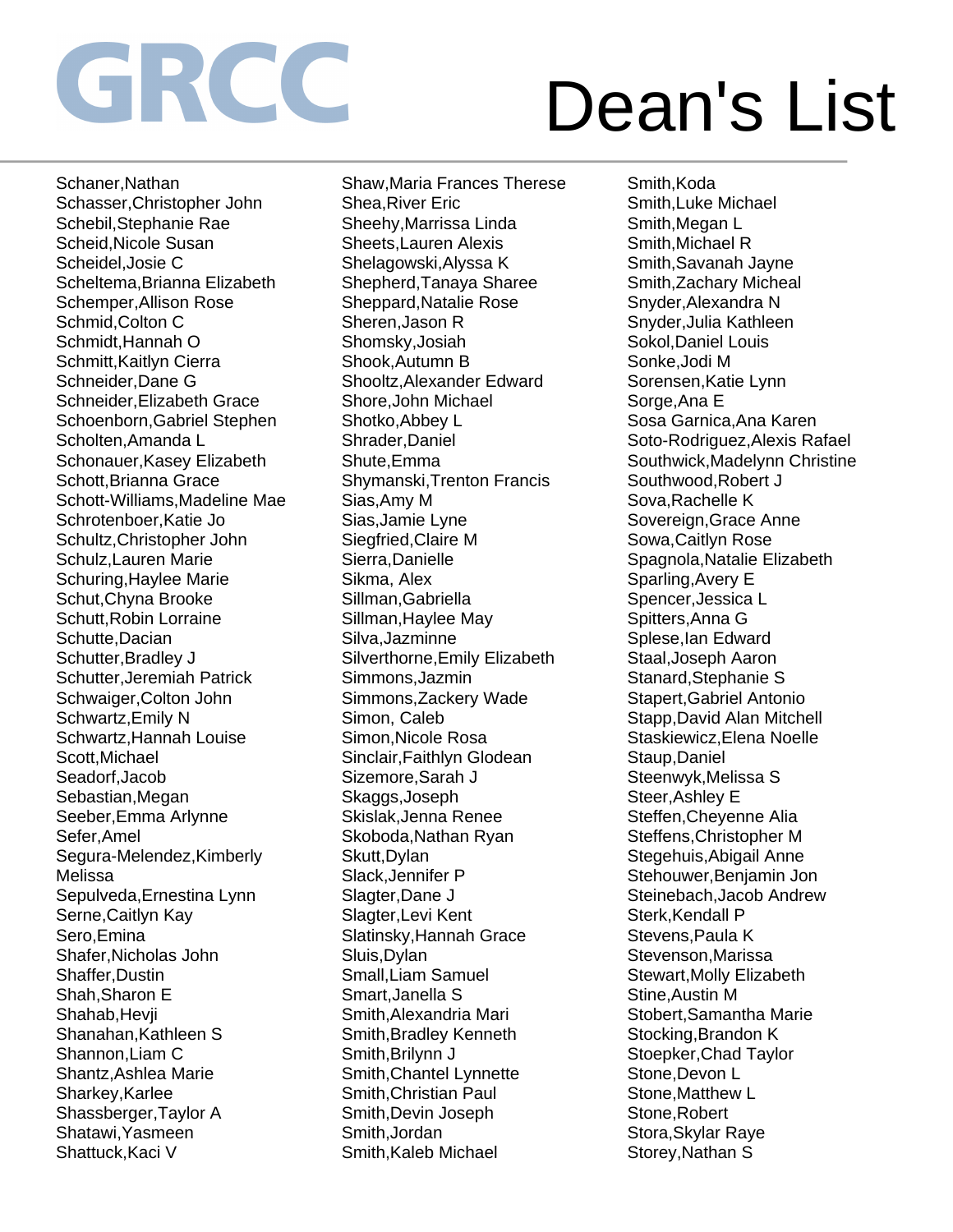## Dean's List

Storteboom,Elizabeth Jolynne Stott,Ashley M Strait,Kathleen Louise Strayer,Melissa Joyce Strepek,Collin Matthew Striegle,Chase James Strunk,Lecia Ray Suarez,Jackeline Faviola Subba,Manisha Sugiyama,Jordan Masao Sund,Jordan Swann,Holli Swayze,Adam Franklin Swem,Megan Swift,Brienna K Swoboda,Emily Ann Szep,James A Szukalowski,Garrin Matthew Szymanski,Kayliana Rae

### **T**

Talkington,Angela Talluto,Jessi M Tasma,Thomas Gerald Tate,Rylie A Taveras,Kathleen Lisbeth Taylor,Dylan Preston Taylor,Malauri Teck,Benjamin Teesdale,George Tellkamp,Brandon L Ten Haaf,Matthew David Tenharmsel,Aaron Teninty,Matthew Robert Teremi,Sophia Leone Terpstra,Luke Christian Terrazas,Fanni Guadalupe Tetlow,Katherine Ruthann Thebo,Cody Allan Theoret,Grace Anne Thiel,Joshua W Thirat,Benjamawan Thomas,Hailey Carol-Ann Thomas,Hannah Carrie-Ann Thomas,Morgan Thompson,Josie Marie Thompson,Troy M Tieman,Adrienne Grace Tiesman,Haley Nicole

Tietema,Anna Marion Timmerman,Kari Ann Tinervia,Audriana Vitalena Tinney,Calvin Michael Tinsley,Sharnae Tiwari,Vima Tling,Zi Hruai Toby,Markice Jovan Tolhurst,Justin P Tompkins,Lauren Marie Torres-Leon,Dalia Torrey,Christopher W Tower,Heather A Towery,Sean C Towne,Jacob Kenneth Townsend,Sara Tran,Khai Nho Tran,Long Hoang Tran,My Tran Trap,Grace K Tremaine,Stephen Garrett Tripp,Ashlyn Jewel Truong,Andy Truong,Nghia Truskoski,Isabel Tu,My D Tucker,Cameron David Tucker,Noah Isaac Turmell,Peyton Lynn Tyson,Kendall Ruth

### **U**

Ulven,Amber Dawn Umlauf,Adam Joseph Uwineza,Jolie

#### **V**

Vaalburg,Lilyia Renae Vachon,Karlee K Valdez,Edgar E Valdez-Morales,Helen R Vallance,Joshua David Van Dorp,Calli June Van Duinen,Andrew R Van Dyk,Jackie Van Til,Vaughn Bernard VanDyke,Sawyer K VanDyke,Wesley S

VanHuis,Chad Michael VanNoord,Andrew Steven VanOcker,James E VanOeffelen,Caroline M VanSetters,Haley S Vande Kieft,Elise M Vandelden,Christina Marie VandenHout,Sydney A Vander Wal,Skyler R Vanderband,Madeline Renee Vanderheide,Roxanne Marie Vanderkooi,Rachel Lynn Vanderlaan,Leah Anne Vandermaas,Gabriella Faith Vandermeer,Kaitlyn Marie Vandermoere,Jared Joseph Vanderroest,Jayden Kendall Vandersloot,Cory Robert Vanderwest,Robyn L Vandeweg,Alexis Elizabeth Vanek,Evan J Vanfarowe,Shannon Jyothi Vanotteren,Sabrina Grace Vanotteren,Tiffany P Vanoverloop,Danae Leanne Vanslooten,Maddie Jo Vanslooten,Samuel Richard Vartanian,Thomas H Vaughan,Johnna Nicole Vaughn,Stephen Andrew Vazquez Coronado,Juan Martin Vazquez,Erica Vazquez-Jimenez,Chelsea A Vazquez-Perez,Stephanie Vazquez-Reyna,Jennifer Velasquez-Tercero,Jesusa Veldheer,Teah Marie Veldman,Elisabeth Veneklasen,Joshua James Venema,Christopher James VerDuin, Erik Vera,Luz Y Verberg,Anna Lynne Verburg,Seth Josiah Verplank,Collin Versluis,Kate Priscilla Vieco,Simone Vigh,Ashleigh Vila,Medina Visser,Audrey M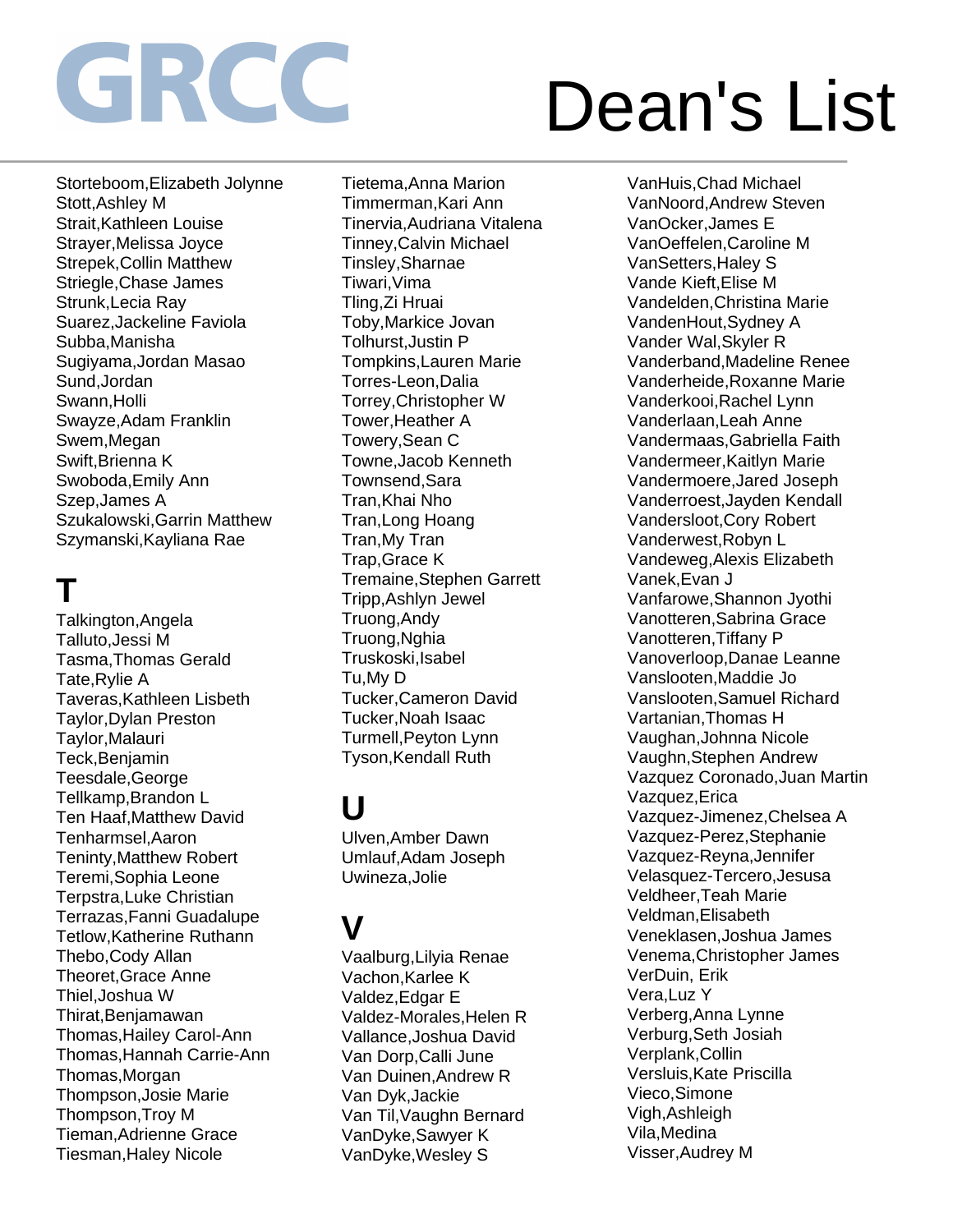## Dean's List

Visser,Ava Elizabeth Visser,Shanon L Viveen,Alexandria Hanna Vivian,Logan Michelle Vizard,Paige Marie Vogler,Danielle Renee Vos,Mariah Louise Voss,John Vugteveen,Carissa T

### **W**

Wachtel,John Daniel Wackerle,Juliette Grace Wagner,Brienna Renae Waldmiller,Rachel Joelle Walenga,Kelly Joan Walker,Chloe Wallace,Oliver C Waller,Olivia L Walquist,Leo Thomas Walraven,Brittany Walski,Emmerson Grace Walters,Audrey K Walters,Jonah M Ward,Savannah Rea Warners,Abigail Jiang Beth Wasinski,Gregory L Wasnich, William Watkins,Ian Watkins,Joshua Lawrence Watkins,Mackenzie Katlyn Watson,Ashley Nicole Watson,Madelyn S Watt,Jonathan Micheal Watters,Liam Michael Wawee,Lauren Anne Waybill,Makena Danielle Weaver,Alexis Cecilia Weaver,Austin David Weaver,Kayleigh Elizabeth Weaver,Rachel Ann Webb,Daniel Raymond Webb,Mitchel Ray Weber,Whitney Rae Webster,Alexzandria Kikuko Weeks,Serena Weiand,Bradley Michael Weiss,Zachary Scott Welsh,Ashley Anne

Welsh,Grace Germaine Werner,Morgan F West,Aaron John West,Cassidy Elizabeth West,Ciera J Westbrook,Cheyenne Marie Westcott,Vanessa Lynn Westlake,Jaclyn R Wetters,Luke Nathaniel Wheeler,Kristopher Scott Whinnen,Katelyn Anne Whisman,Ashley L White,Anna Elizabeth White,Elijah James White,Lauren Nicole White,Madison Rillee White,Noel Marie Whitney,Andrew B Whitten,Madelyne Eaine Whittum,Jayla Dawn Wiercinski,Isabella N Wiercinski,Jordyn Renee Wierenga,Jenna Rae Wiers,Brooke Elizabeth Wiersma,Ethan Ray Wiersma,Taylor Paige Wilcox,Brandon Michael Wilczewski,Justin Michael Wildman, Kelsey Diane Wilkerson,Jerrlisa Jerrvona Wilkinson,Corey Edward Wilkinson,Matthew Thomas Will,Zakiya Alonya Elizabeth Williams,Alexandria Williams,Aliyyah D Williams,Amanda Mae Williams,Amer Brooklyn Williams,Andrew Williams,Anna Williams,Eli Edward Williams,Matt Evan Wilson,Abigail Eve Wilson,Ashley C Wilson,David Drew Wilson,Keili Wilson,Zachary Thomas William Windemuller,Erin L Winn, Heidi Winquest,Rose M

Winters,Angela E Wisniewski,Rebecca J Wittenbach,Joshua Gabriel Wittenbach,Madelynn Grace Wolcott,Tori Lynn Wolf,Brandi Marie Wolfgang,Dakota Robert Wolfgang,Seth A Woods, Jada Woodworth,Joshua Michael Wooten,Collin Michael Wozniak,Linsey G Wright,Hannah Claire Wright,John Richard Wright,KaQui AC Wright,Lance J Wright,Sandra L Wyels,Michael Wyman,Pamela Ann

#### **Y**

Yachcik,Kristina Nicole Yacks,Brent Yanakiev,George Yaqoob,Imran Yarnall,John Warren Ybabez,Stephanie L Yemam,Estubdink Abera Yerkes,Lisa Yoder,Rachael Young,Claire Young,Michael Young,Morgan Kaylee Young,Ross William Youngquist,Melanie Yu,Huanhuan Yusuf,Mohammud Omar

#### **Z**

Zainea,Hazen M Zawistowski,Michael Alex Zealhum,Vungh Cin Zebell,Samantha Jane Zelaya,Ixchel Gabriela Zepeda,Paulo Zetty,Sarah Rae Zhang,Shunzhi Zieger,Jack Henry